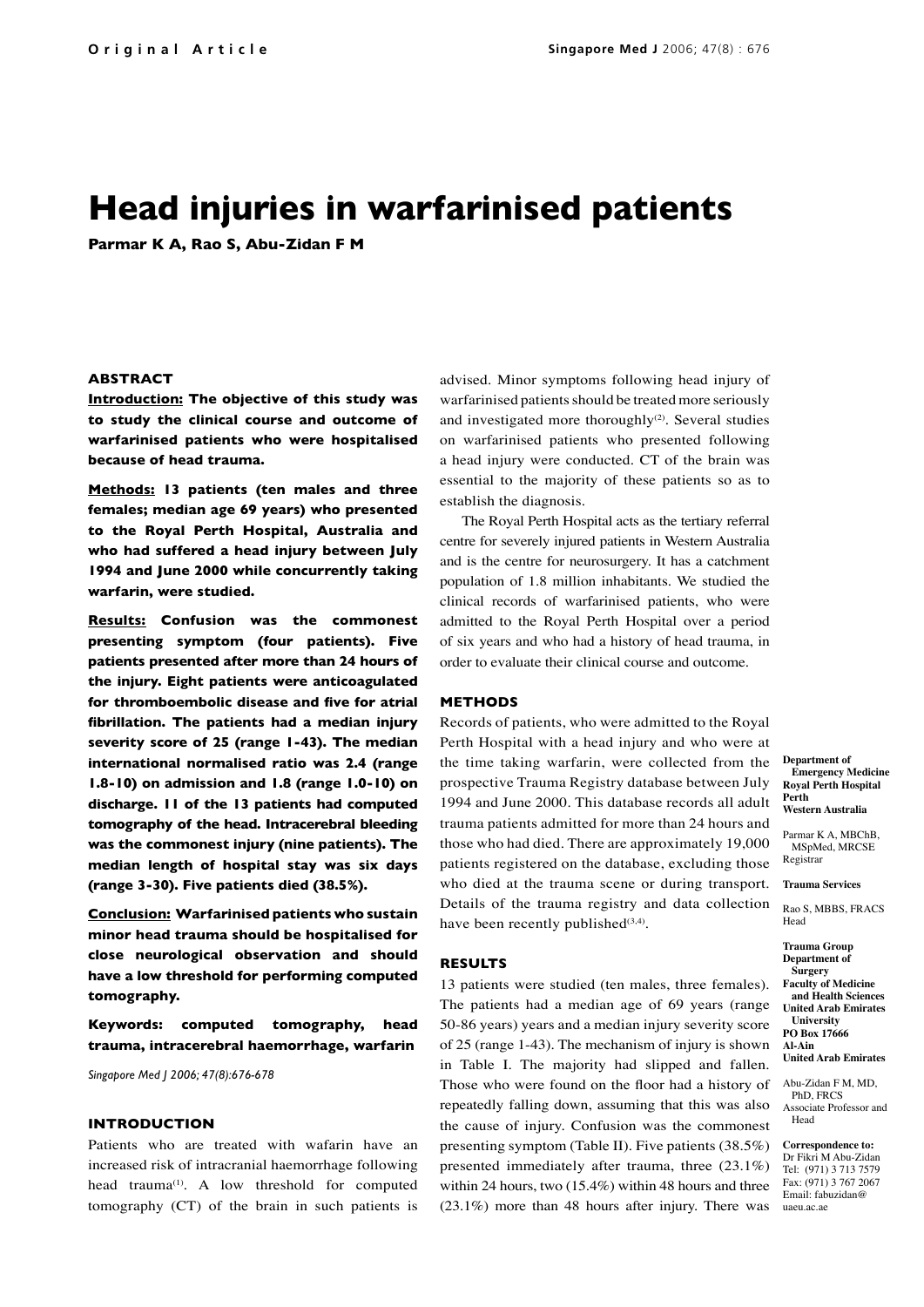| Cause                          | Number (%) |
|--------------------------------|------------|
| Fell down (slipped)            | 9(69.2%)   |
| Road traffic collision         | 2(15.4%)   |
| Unknown (found lying on floor) | 2(15.4%)   |
| Total                          | 13 (100%)  |

### **Table I. List of causes of head injury.**

## **Table III. Indications for anticoagulation.**

| Indication for anticoagulation | Number (%) |
|--------------------------------|------------|
| Thromboembolism                | 8(61.5%)   |
| Atrial fibrilation             | 5(38.5%)   |
| Neurovascular disorders        | 2(15.4%)   |

### **Table II. Clinical symptoms at presentation.**

| Clinical symptoms    | Number (%) |
|----------------------|------------|
| Confusion            | 4 (30.8%)  |
| Seizure              | 3(23.1%)   |
| Headache             | 2(15.4%)   |
| Nausea and vomiting  | (7.6%)     |
| <b>Bruising</b>      | (7.6%)     |
| Neurological deficit | 4 (30.8%)  |

#### **Table IV. Brain CT findings and outcomes of patients.**

| CT findings                                       | Number | Outcome |
|---------------------------------------------------|--------|---------|
| Intracerebral<br>haemorrhage only                 | 5      | alive   |
| Intraventricular and<br>intracerebral haemorrhage | 3      | dead    |
| Subdural haematoma                                |        | dead    |
| Normal                                            | 2      | alive   |

no significant difference in mortality rate between those who presented within 24 hours and those who presented more than 24 hours (four out of eight cases compared with one out of five; p=0.27, Fisher's exact test). Those who died had significantly lower Glasgow Coma Scale (GCS) scores on admission (median GCS 3; range 3-15) compared with those who survived (median 14; range 11-15; p=0.035, Mann-Whitney U test). There was no significant difference between admission and discharge GCS for those who survived (median 14; range 11-15, compared with median 14; range  $14-15$ ;  $p=0.1$ , Wilcoxon signed rank test).

Both patients who were involved in road traffic collisions had chest trauma and died. One of them also had fracture of the femur and liver injury. The indication for anticoagulation was secondary to thromboembolic disease in the majority of patients (Table III). At least one cardiac risk factor was present in each patient, the most common being ischaemic heart disease (seven patients) and diabetes mellitus (seven patients). Anticoagulants were immediately stopped on admission and anticoagulation was reversed for those who presented with neurological findings or those who had evidence of intracranial haemorrhage on CT.

The median international normalised ratio (INR) was 2.4 (range 1.8-10) on admission and 1.8 (range 1.0-10) on discharge. The median length of hospital stay was six days (range 3-30 days). Five patients in the series died (38.5%).

11 patients underwent CT of the brain while two patients did not. Nine out of 11 CTs of the brain were positive for intracranial lesions (Table IV). Out of the 11 patients who underwent a CT of the brain, four died. Three died from intraventricular haematomas over the course of 24 hours to two days, and one patient had a subdural haematoma and died after three days due to cardiac complications. A neurosurgical opinion was sought in all of these cases and none were suitable for neurosurgical intervention. Of the patients who underwent CT of the brain and survived, five patients had intracerebral haemorrhage and two had a normal brain CT. Only two of those who survived had a follow-up CT of the brain, and there was no change in the CT findings in both cases. The patients who did not have a CT scan included one patient who had an INR of 10 on admisson. The patient suffered cardiac arrest the next day and died before any further investigations could be done. The other patient sustained minor scalp laceration. He was admitted for observation and discharged the following day. After discharge, two of the seven patients were fully alert and oriented while the other five had weak memory and intermittent confusion.

### **DISCUSSION**

The present study highlights the importance of hospital admission of warfarinised patients who sustain even minor head injury. The majority of our patients had low energy trauma due to falls. Despite that, the mortality in this subgroup was high (three out of 11). Both patients who sustained road traffic collisions died. Strict neurological observation and brain CT is essential for diagnosis of intracerebral bleeding. There are conflicting results in the